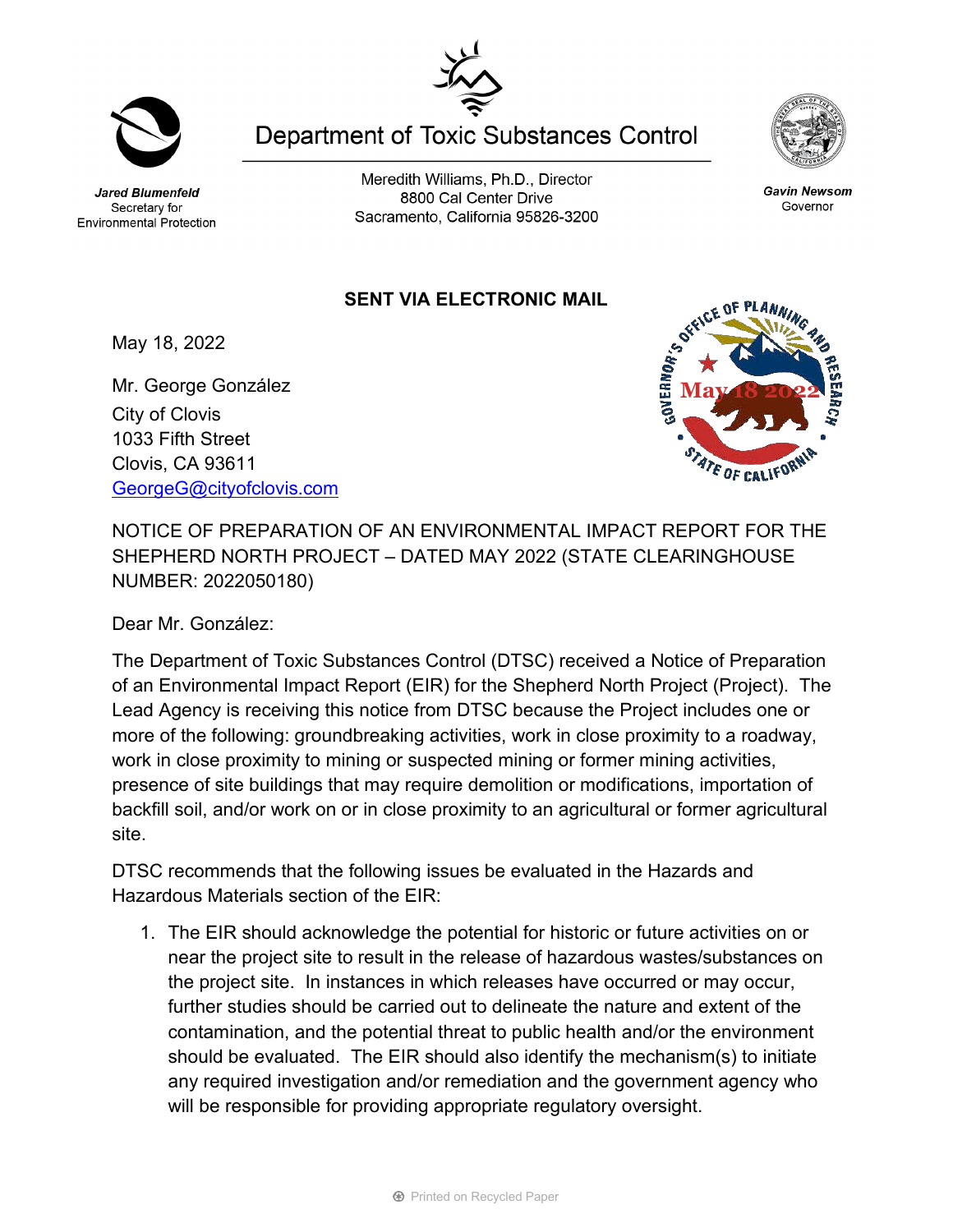Mr. George González May 18, 2022 Page 2

- 2. Refiners in the United States started adding lead compounds to gasoline in the 1920s in order to boost octane levels and improve engine performance. This practice did not officially end until 1992 when lead was banned as a fuel additive in California. Tailpipe emissions from automobiles using leaded gasoline contained lead and resulted in aerially deposited lead (ADL) being deposited in and along roadways throughout the state. ADL-contaminated soils still exist along roadsides and medians and can also be found underneath some existing road surfaces due to past construction activities. Due to the potential for ADL-contaminated soil, DTSC recommends collecting soil samples for lead analysis prior to performing any intrusive activities for the project described in the EIR.
- 3. If any sites within the project area or sites located within the vicinity of the project have been used or are suspected of having been used for mining activities, proper investigation for mine waste should be discussed in the EIR. DTSC recommends that any project sites with current and/or former mining operations onsite or in the project site area should be evaluated for mine waste according to DTSC's 1998 [Abandoned Mine Land Mines Preliminary Assessment Handbook.](https://dtsc.ca.gov/2020/04/17/document-request/?wpf337186_14=https://dtsc.ca.gov/wp-content/uploads/sites/31/2018/11/aml_handbook.pdf)
- 4. If buildings or other structures are to be demolished on any project sites included in the proposed project, surveys should be conducted for the presence of lead-based paints or products, mercury, asbestos containing materials, and polychlorinated biphenyl caulk. Removal, demolition and disposal of any of the above-mentioned chemicals should be conducted in compliance with California environmental regulations and policies. In addition, sampling near current and/or former buildings should be conducted in accordance with DTSC's 2006 *Interim [Guidance Evaluation of School Sites with Potential Contamination from](https://dtsc.ca.gov/2020/04/17/document-request/?wpf337186_14=https://dtsc.ca.gov/wpcontent/uploads/sites/31/2018/09/Guidance_Lead_%20%20Contamination_050118.pdf)  [Lead Based Paint, Termiticides, and Electrical Transformers](https://dtsc.ca.gov/2020/04/17/document-request/?wpf337186_14=https://dtsc.ca.gov/wpcontent/uploads/sites/31/2018/09/Guidance_Lead_%20%20Contamination_050118.pdf)*.
- 5. If any projects initiated as part of the proposed project require the importation of soil to backfill any excavated areas, proper sampling should be conducted to ensure that the imported soil is free of contamination. DTSC recommends the imported materials be characterized according to *[DTSC's 2001 Information](https://dtsc.ca.gov/wp-content/uploads/sites/31/2018/09/SMP_FS_Cleanfill-Schools.pdf)  [Advisory Clean Imported Fill Material](https://dtsc.ca.gov/wp-content/uploads/sites/31/2018/09/SMP_FS_Cleanfill-Schools.pdf)*.
- 6. If any sites included as part of the proposed project have been used for agricultural, weed abatement or related activities, proper investigation for organochlorinated pesticides should be discussed in the EIR. DTSC recommends the current and former agricultural lands be evaluated in accordance with DTSC's 2008 *[Interim Guidance for Sampling Agricultural](https://dtsc.ca.gov/wp-content/uploads/sites/31/2018/09/Ag-Guidance-Rev-3-August-7-2008-2.pdf)  [Properties \(Third Revision\).](https://dtsc.ca.gov/wp-content/uploads/sites/31/2018/09/Ag-Guidance-Rev-3-August-7-2008-2.pdf)*